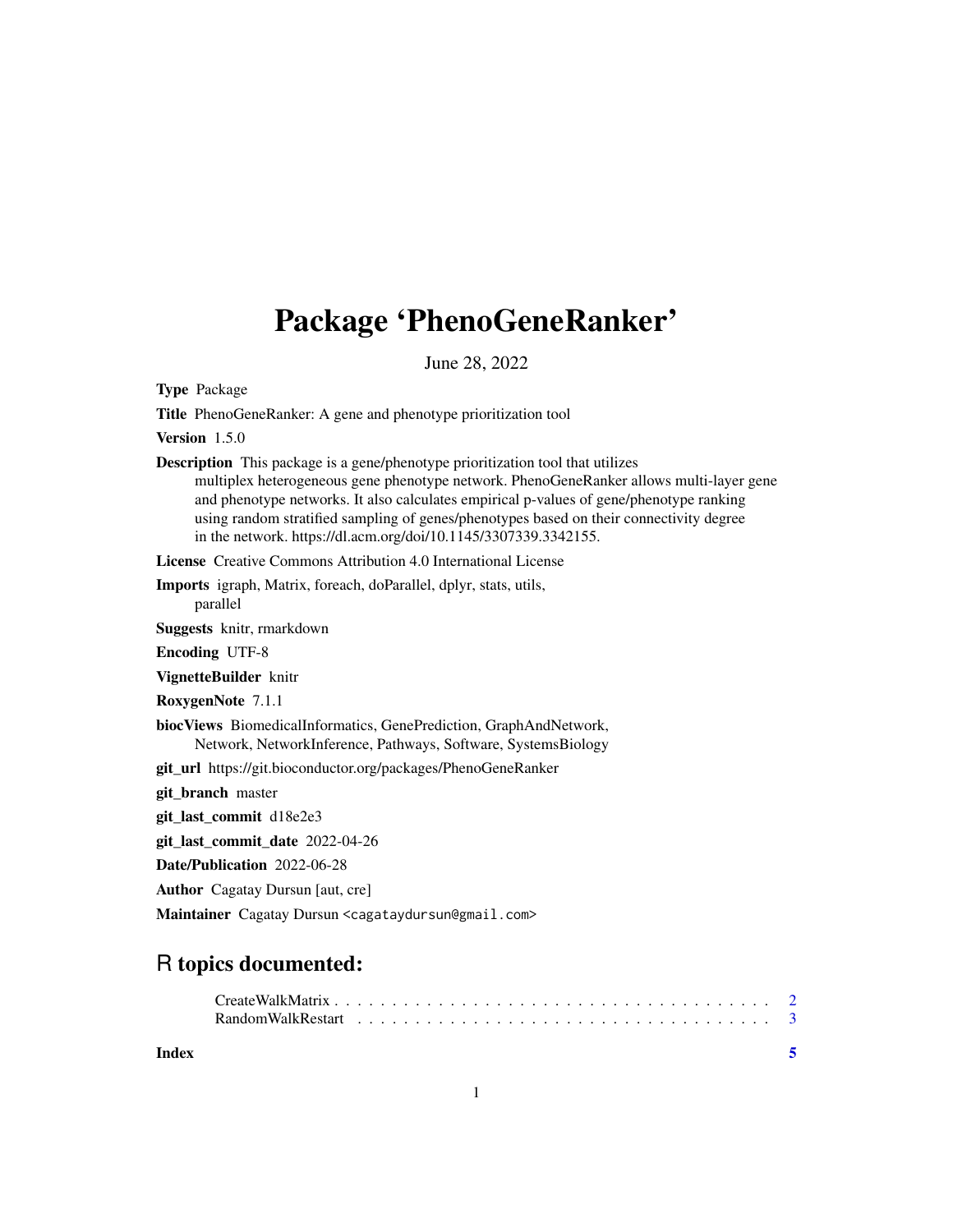#### <span id="page-1-0"></span>Description

Generates a Walk Matrix (Transition Matrix) from Gene and Phenotype networks for RWR.

#### Usage

```
CreateWalkMatrix(
  inputFileName,
  numCores = 1,
  delta = 0.5,
  zeta = 0.5,
  lambda = 0.5)
```
#### Arguments

| inputFileName | The name of the text file that contains the names of gene and phenotype network<br>files. For more information on the file formatting, please refer the vignette.                                |
|---------------|--------------------------------------------------------------------------------------------------------------------------------------------------------------------------------------------------|
| numCores      | This is the number of cores used for parallel processing.                                                                                                                                        |
| delta         | This is the probability of jumping between gene layers. High delta means RWR<br>is high likely to jump to other layers in gene multiplex network. It has a default<br>value of $0.5$ .           |
| zeta          | This is the probability of jumping between phenotype layers. High zeta means<br>RWR is high likely to jump to other layers in phenotype multiplex network. It<br>has a default value of 0.5.     |
| lambda        | This is the probability of jumping between gene and phenotype multiplex net-<br>works. High lambda means RWR is more likely to exploit the bipartite relation.<br>It has a default value of 0.5. |

#### Value

This returns a list containing the walk matrix, a sorted list of gene ids, a sorted list of phenotype ids, the connectivity degree of the genes, the connectivity degree of the phenotypes, the number of gene layers, the number of phenotype layers, the number of genes and the number of phenotypes in the final complex network.

#### Examples

```
wm <- CreateWalkMatrix('input_file.txt')
customWm <- CreateWalkMatrix('input_file.txt', numCores=1, delta=0.7, zeta=0.7, lambda=0.7)
```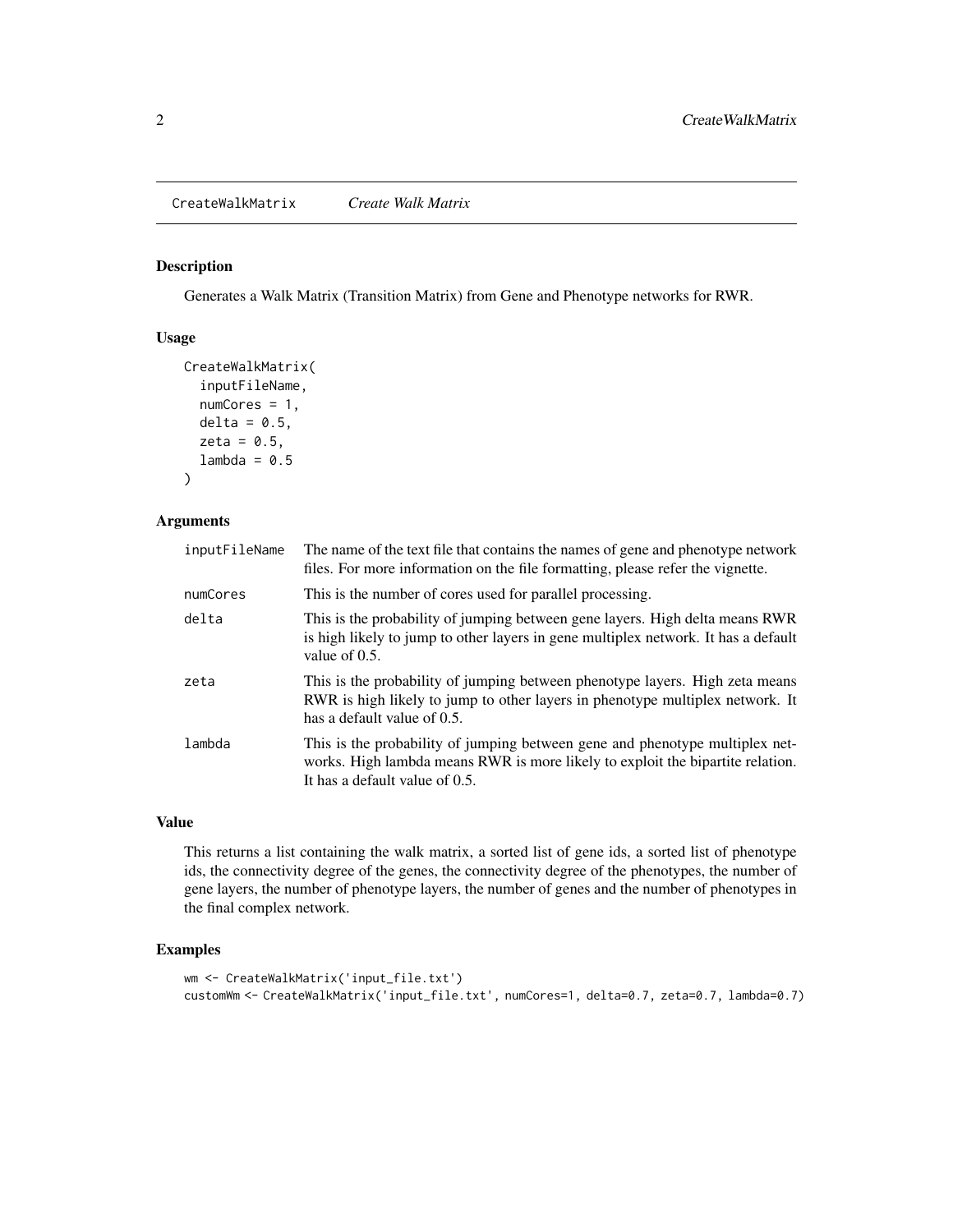<span id="page-2-0"></span>RandomWalkRestart *Random Walk Restart (RWR)*

#### Description

This method runs the random walk with restart on the provided walk matrix. It returns a data frame including ranked genes and phenotypes, and RWR scores of the genes and phenotypes. If generatePvalue is TRUE then it generates p-values along with the ranks.

#### Usage

```
RandomWalkRestart(
  walkMatrix,
  geneSeeds,
 phenoSeeds,
  generatePValue = TRUE,
 numCores = 1,
  r = 0.7,
  eta = 0.5,
  tau = NULL,
 phi = NULL,S = 1000\mathcal{L}
```
#### Arguments

| walkMatrix   | This is the walk matrix generated by the function CreateWalkMatrix.                                                                                                                                                                                                                                                                                         |
|--------------|-------------------------------------------------------------------------------------------------------------------------------------------------------------------------------------------------------------------------------------------------------------------------------------------------------------------------------------------------------------|
| geneSeeds    | This is a vector for storing the ids of the genes that RWR starts its walk. The<br>final ranks show the proximity of the genes/phenotypes to the seed genes.                                                                                                                                                                                                |
| phenoSeeds   | This is a vector for storing the ids of the phenotypes that RWR starts its walk.<br>The final ranks show the proximity of the genes/phenotypes to the seed pheno-<br>types.                                                                                                                                                                                 |
|              | generate PValue If this is TRUE, it will generate the probability values for each of the gene/phenotype<br>rankings. If it is FALSE then the function will only return the ranks of genes/phenotype.                                                                                                                                                        |
| numCores     | This is the number of cores used for parallel processing.                                                                                                                                                                                                                                                                                                   |
| $\mathsf{r}$ | This parameter controls the global restart probability of RWR, and it has a de-<br>fault value of 0.7.                                                                                                                                                                                                                                                      |
| eta          | This parameter controls restarting of RWR either to a gene seed or phenotype<br>seeds, higher eta means utilizing gene seeds more than phenotype seeds, and it<br>has a default value of 0.5.                                                                                                                                                               |
| tau          | This is a vector that stores weights for each of the 'gene' layer in the complex<br>gene and phenotype network. Each value of the vector corresponds to the order<br>of the network files in the input file of CreateWalkMatrix function. The weights<br>must sum up to the same number of gene layers. Default value gives equal<br>weight to gene layers. |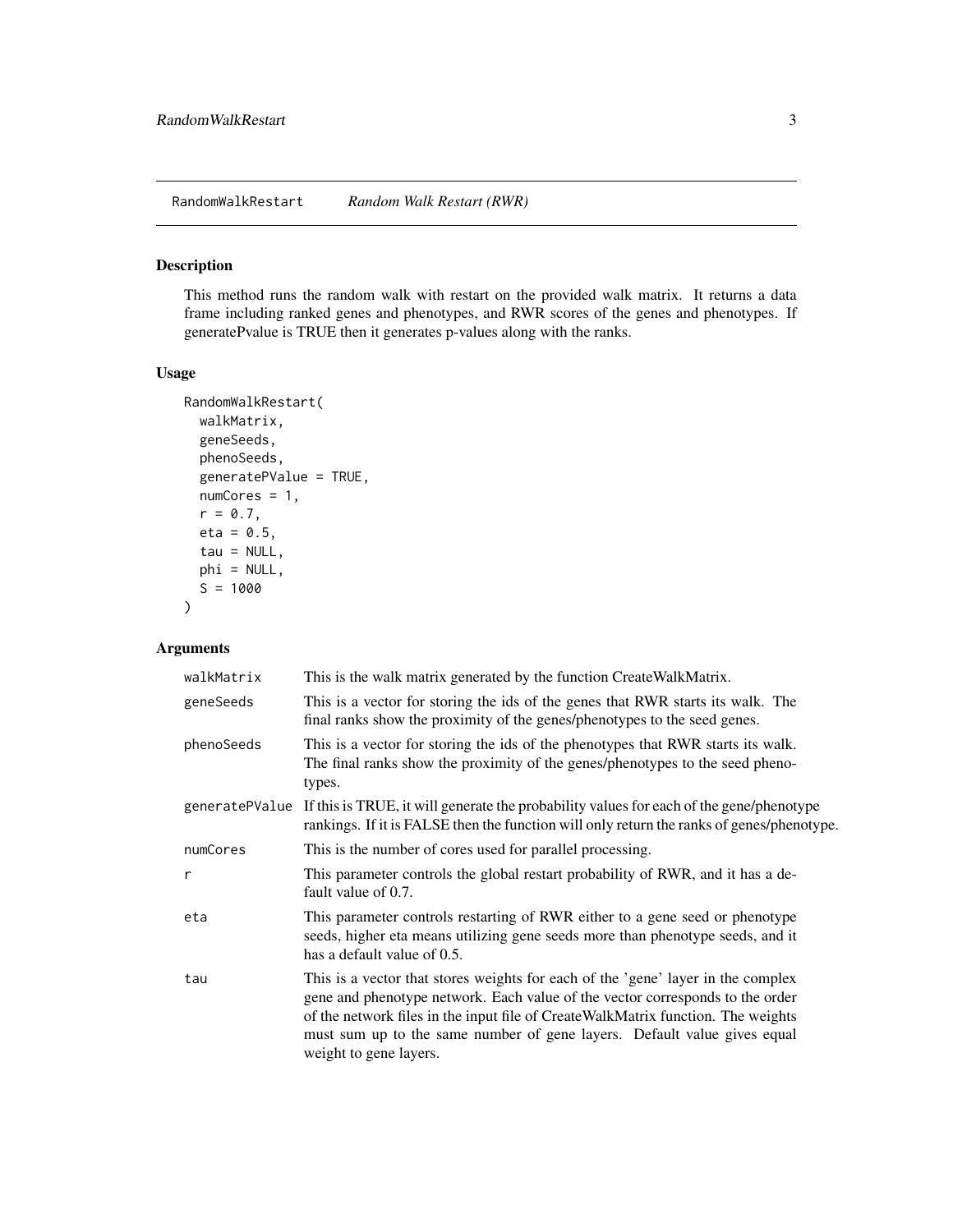| phi | This is a vector that stores weights for each of the 'phenotype' layer in the<br>complex gene and phenotype network. Each value of the vector corresponds |
|-----|-----------------------------------------------------------------------------------------------------------------------------------------------------------|
|     | to the order of the network files in the input file of CreateWalkMatrix function.                                                                         |
|     | The weights must sum up to the same number of phenotype layers. Default<br>value gives equal weight to phenotype layers.                                  |
| S.  | This is the number of random samples to be used for p-value calculation It is<br>highly recommended to use S=1000.                                        |

#### Value

If the parameter generatePValue is TRUE, then this function returns a data frame of ranked genes/phenotypes with p-values with three columns; Gene/Phenotype ID, score, p-value. If generatePValue is FALSE, then it returns a data frame of ranked genes/phenotypes with two columns; Gene/Phenotype ID, score.

#### Examples

```
wm <- CreateWalkMatrix('input_file.txt')
ranksWithoutPVal <- RandomWalkRestart(wm, c('g1', 'g2'), c('p1'), FALSE)
ranksWithPVal <- RandomWalkRestart(wm, c('g1', 'g2'), c(), TRUE, S=10)
ranksWithoutPval <- RandomWalkRestart(wm, c('g1'), c(),
      FALSE, 1, 0.5, 0.6, tau=c(1.5,0.5), phi=c(0.5,1.5))
```